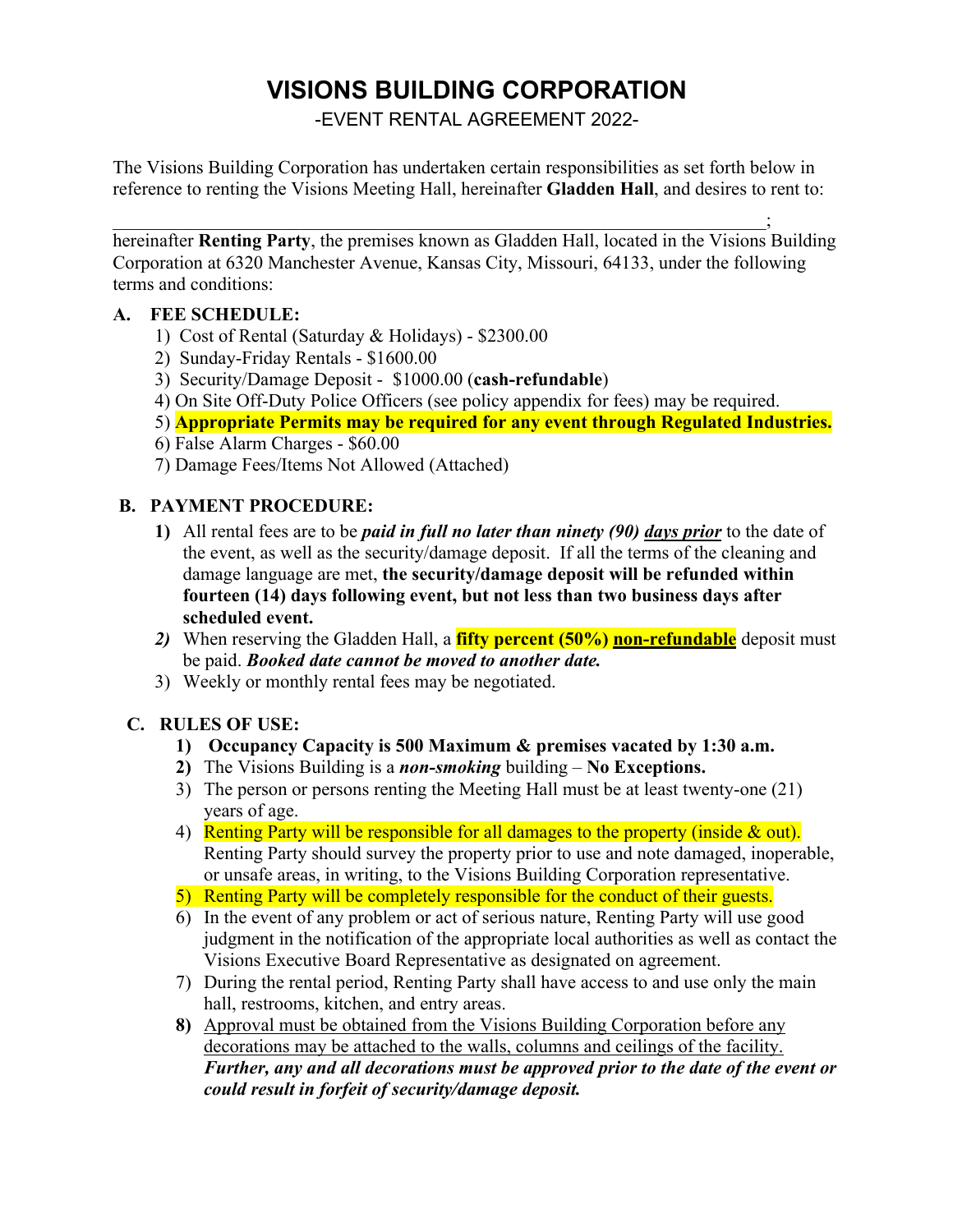- **9) No PUBLIC profit-making activities, are allowed (i.e. door charges, ticket sales online, etc.) or damage deposit will be forfeited and the right to rent the hall will be suspended for one year. This provision also applies to all Local 42 members.**
- 10) The application for rental of the Visions Gladden Hall may be denied for any reason by Visions Building Corporation.
- 11) Use of Visions Gladden Hall for **purposes other than those stated in the Rental** Agreement, *will result in forfeiture of the security/damage deposits as well as any deposit of the rental fee amount.*
- 12) Failure to adhere to any listed conditions in this Agreement may result in the forfeiture of all deposits paid and ineligibility for future use.
- 13) Visions reserves the right to photograph any event for advertising purposes.

## **D. MAINTENANCE:**

- **1)** Renting Party is responsible for removal of all decorations, for picking up all trash and litter, food, and removing the same from the premises. This provision shall also include, but not be limited to**, all bathrooms and the parking lot.**
- **2)** The premises must be properly cleaned and **vacated by 1:30 a.m**. or will result in forfeiture of all security/damage deposits **(All trash inside and parking lot & decorations)**
- 3) Failure to clean and return the premises to the original condition will result in forfeiture of the security/damage deposit per signed addendum.

## **E. ALCOHOLIC BEVERAGES/ILLEGAL DRUGS/WEAPONS:**

- *1)* Renting Party agrees that alcoholic beverages will not be provided to or consumed by **minors (under age 21).** *License may be required.*
- 2) Renting Party warrants and agrees that illegal drugs, firearms, weapons will not be allowed or used on the premises.

## **F. CANCELLATION:**

- *1)* Any reservations cancelled after initial booking, Renting Party will forfeit the **fifty percent (50%) non-refundable deposit** of the rental fee pursuant to the provisions of Section B (2), Payment Procedure. *Booked dates cannot be moved to another date.*
- 2) For reservations cancelled **less than 120 days** before the scheduled event, Renting Party shall be liable for the **full rental amount**, excluding the security deposit.
- 3) Renting Party shall not hold Visions Building Corporation responsible for any weatherrelated interruptions/cancellations in Gladden Hall beyond the control **of Visions (Act of God).**

## **G. DEPOSIT REFUND:**

- 1) Renting Party must remove decorations, belongings, & trash before the security/damage deposit will be refunded (*parking lot included*).
- 2) Upon completion of each rental, a representative of the Visions Building Corporation will check the facility. If there are no damages and clean up has been satisfactorily completed, and the event did not extend beyond the scheduled rental period (1:30 a.m.), Visions shall return the deposit within fourteen (14) business days.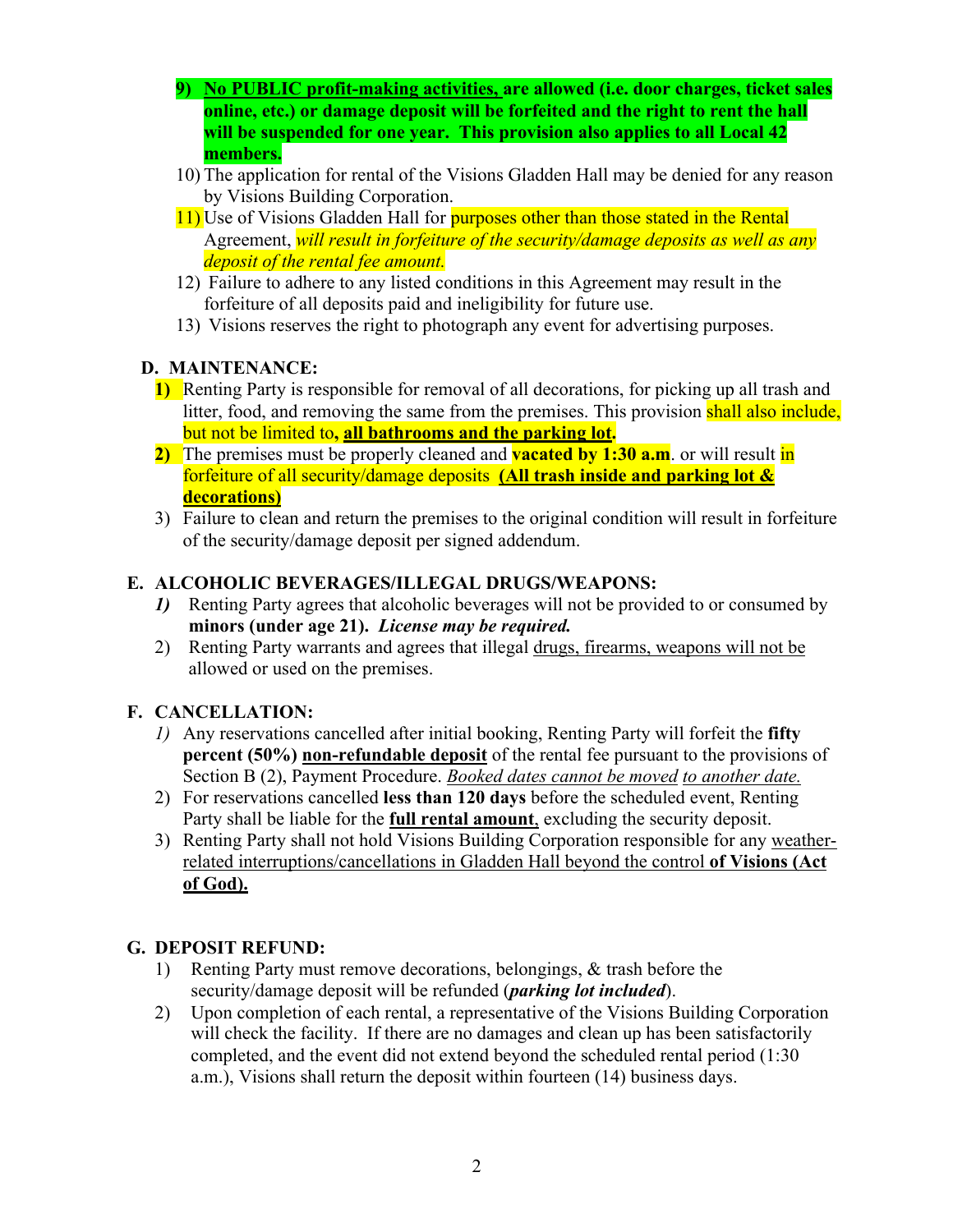- 3) If the facility has been damaged, Visions Building Corporation will notify the Renting Party of such damages.
- 4) Amount of damage will be determined solely by the Visions Building Corporation or its representatives (See Attached)
- 5) Damages and other deductions in an amount less than \$1000.00 will be deducted prior to the return of any deposit.
- 6) Renting Party is responsible for reimbursing Visions Building Corporation the cost of damages in excess of the \$1000.00 security/damage deposit within seven (7) days of written notification by Visions Building Corporation.
- **7)** Charges will be accessed if the **fire alarm is pulled during the event.**

#### **H. DECORATION GUIDELINES:**

- **1)** All decorations must be approved by the facilities manager/representative prior to the scheduled event. **No GUM, STAPLES, CONFETTI, HAY/STRAW GLITTER, will be allowed.**
- 2) No use of staples, scotch tape, push pins, tacks, nails etc. will be allowed anywhere on the premises including columns; tape, push pins are allowed on **fabric portion** of columns only. Magnetic clips for ceiling tiles offered w/\$20 charge is not returned.
- 3) After the event is over, decorations must be removed from all areas of the meeting hall.
- 4) Do not use rice to throw at wedding receptions; bird seed is highly recommended as an alternative.

#### **I. CLEANING LIST: (Addendum Attached)**

- 1) The intent is for renters to leave the building and the grounds in the same condition as found.
- 2) Remove all trash bags from the building and place in the dumpster provided outside of the building *(NOTE: Remove trash bags from barrels OUTSIDE of building).*
- 3) Remove all personal items or equipment from the premises.

#### **J. EMERGENCY TELEPHONE NUMBERS:**

| 1) Visions Building Corporation | 816-358-2606 |
|---------------------------------|--------------|
| 2) Olivia Estrada               | 816-419-7069 |
| 3) Joe Burnell                  | 816-560-5336 |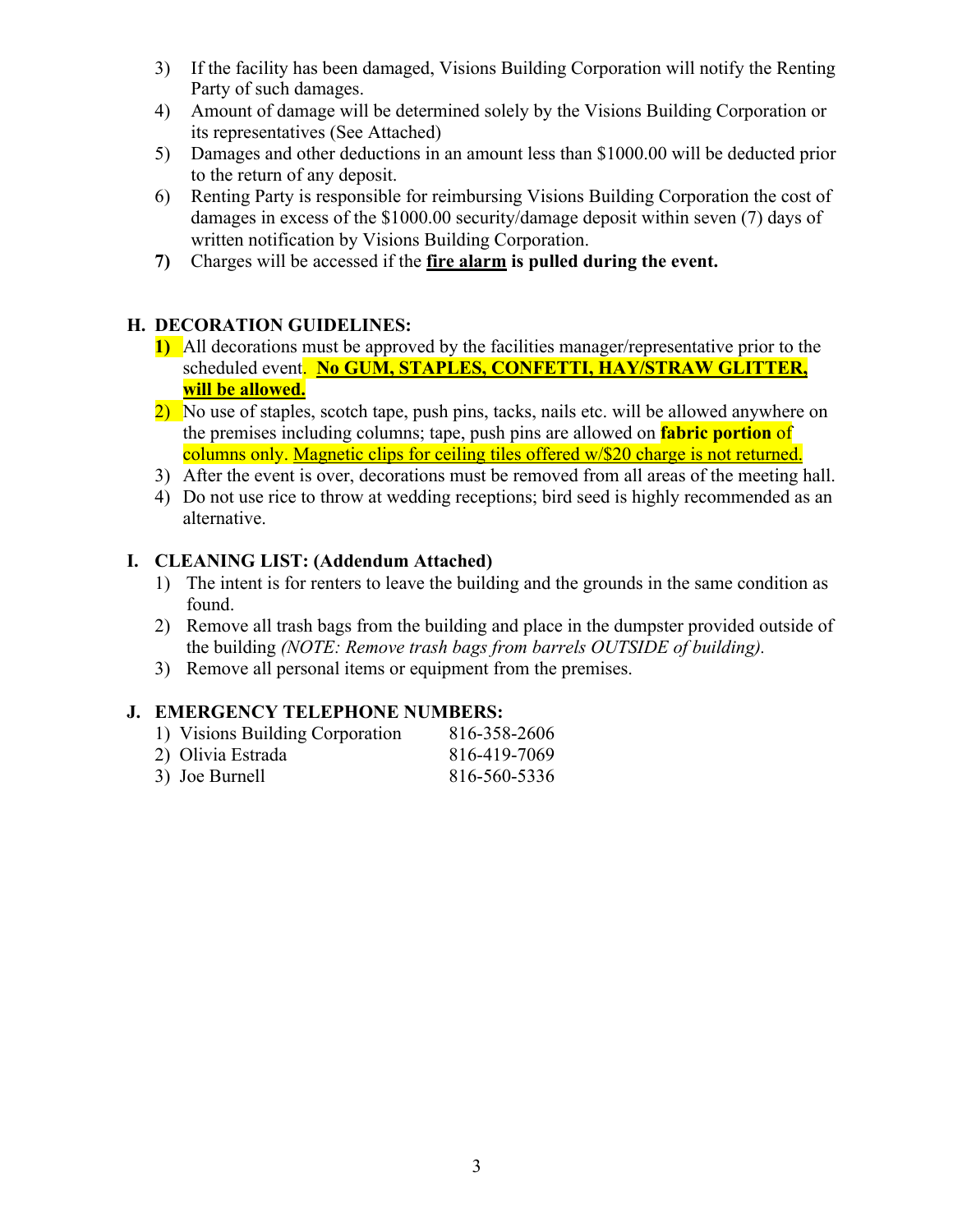#### **RENTAL AGREEMENT CONTRACT**

I/We the undersigned Renting Party **have received, read, understand, accept, and agree** to conform to the conditions for use of Visions Building Corporation or portions thereof; which include fee schedule, payment procedures, equipment availability, rules of use, maintenance, alcoholic beverages, illegal drugs, cancellation, and deposit refund; and

I/We the undersigned Renting party agree to indemnify, protect, and save harmless Visions Building Corporation, Gladden Hall, its officers, members and/or employees from any and all claims of others for injuries to persons or property occurring in or upon the premises as defined in this agreement, and arising out of the use, occupancy or operation of the said premises by Renting Party except such claims for injuries as are caused by the intentional or willful act of Visions Building Corporation or the Meeting Hall.

| Renting Party Name/Organization Date Signed                                                        |  |
|----------------------------------------------------------------------------------------------------|--|
|                                                                                                    |  |
|                                                                                                    |  |
| Social Security or Driver's License No. <b>Construction of Social Security or Driver's License</b> |  |
|                                                                                                    |  |
|                                                                                                    |  |
|                                                                                                    |  |
|                                                                                                    |  |
| Rental Fee Paid: ______________________ Amount: _____________________                              |  |
|                                                                                                    |  |
| Magnetic Clips: _____Yes _____ No Returned: ____Yes _____No                                        |  |
|                                                                                                    |  |
| Accepted By: ___________________ for Visions Building Corporation                                  |  |
|                                                                                                    |  |